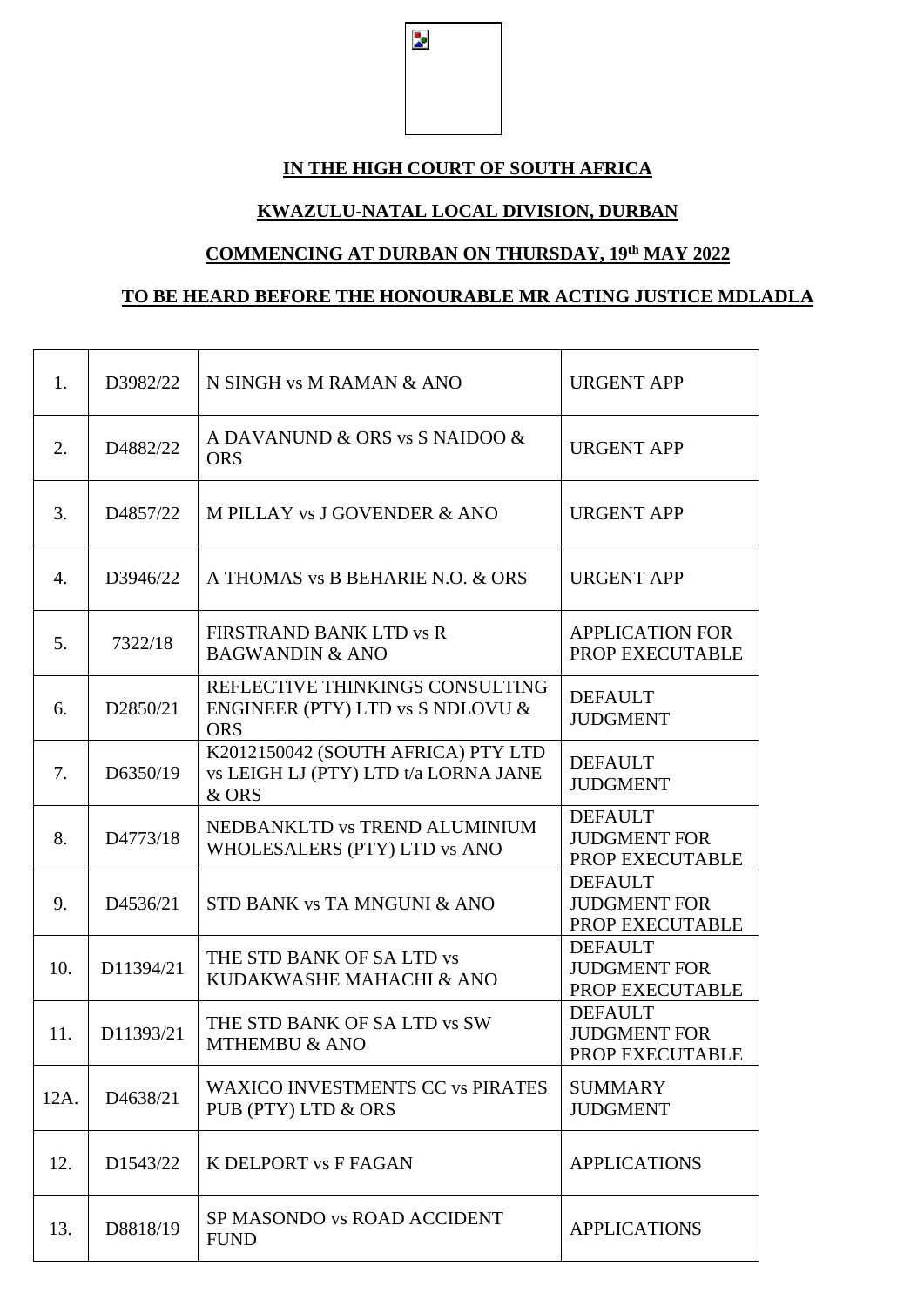| 14. | D3487/21  | TM MAJOLA N.O. & ANO vs HBZ BANK<br>LTD & ORS                                           | <b>APPLICATIONS</b>   |
|-----|-----------|-----------------------------------------------------------------------------------------|-----------------------|
| 15. | D1713/22  | SC MSIBI vs NM MSIBI & ORS                                                              | <b>APPLICATIONS</b>   |
| 16. | D1712/22  | <b>EXP: AN GUMEDE</b>                                                                   | <b>APPLICATIONS</b>   |
| 17. | D9190/21  | JS MPUTHIWA vs THE STANDING<br><b>COMMITTEE FOR REFUGEE AFFAIRS &amp;</b><br><b>ORS</b> | <b>APPLICATIONS</b>   |
| 18. | D9189/21  | P MOYO vs THE STANDING<br><b>COMMITTEE FOR REFUGEE AFFAIRS &amp;</b><br><b>ORS</b>      | <b>APPLICATIONS</b>   |
| 19. | D1686/22  | ZA ALI VS MINISTER OF HOME AFFAIRS<br>& ORS                                             | <b>APPLICATIONS</b>   |
| 20. | D1668/22  | DT MARODZA vs DIRECTOR GENERAL:<br><b>HOME AFFAIRS &amp; ORS</b>                        | <b>APPLICATIONS</b>   |
| 21. | D8916/21  | QN CELE & ORS vs MR B MKIZE & ANO                                                       | <b>APPLICATIONS</b>   |
| 22. | D9974/21  | DR J PILLAYE vs MADUPHA'S<br><b>BUSINESS ENTERPRISE CC</b>                              | <b>APPLICATIONS</b>   |
| 23. | D9649/21  | K KOOMARASEN vs MADUPHA<br><b>BUSINESS ENTERPRISE CC</b>                                | <b>APPLICATIONS</b>   |
| 24. | D1690/21  | P PILLAY vs T PILLAY                                                                    | <b>APPLICATIONS</b>   |
| 25. | D5379/21  | H ZONDI obo N ZONDI vs MINISTER OF<br><b>POLICE</b>                                     | <b>APPLICATIONS</b>   |
| 26. | D1673/22  | <b>JB NKOMO vs ROAD ACCIDENT FUND</b>                                                   | <b>APPLICATIONS</b>   |
| 27. | D1674/22  | MC MHLONGO vs ROAD ACCIDENT<br><b>FUND</b>                                              | <b>APPLICATIONS</b>   |
| 28. | D5699/21  | MATTEL INCORPORATED vs VALUE CO<br>DBN (PTY) LTD & ANO                                  | <b>APPLICATIONS</b>   |
| 29. | D1604/22  | <b>JN NDIMANDE vs THE MINISTER OF</b><br><b>POLICE</b>                                  | <b>APPLICATIONS</b>   |
| 30. | D10679/12 | VE PARUK & ORS vs THE COMMERCIAL<br>PROPERTIES (PTY) LTD                                | <b>APPLICATIONS</b>   |
| 31. | D1688/22  | LOSTEN (PTY) LTD vs GO BIG<br><b>CONSTRUCTION</b>                                       | <b>APPLICATIONS</b>   |
| 32. | D1702/22  | KUBAPAY PTY LTD vs MW SITHOLE                                                           | <b>SEQUESTRATIONS</b> |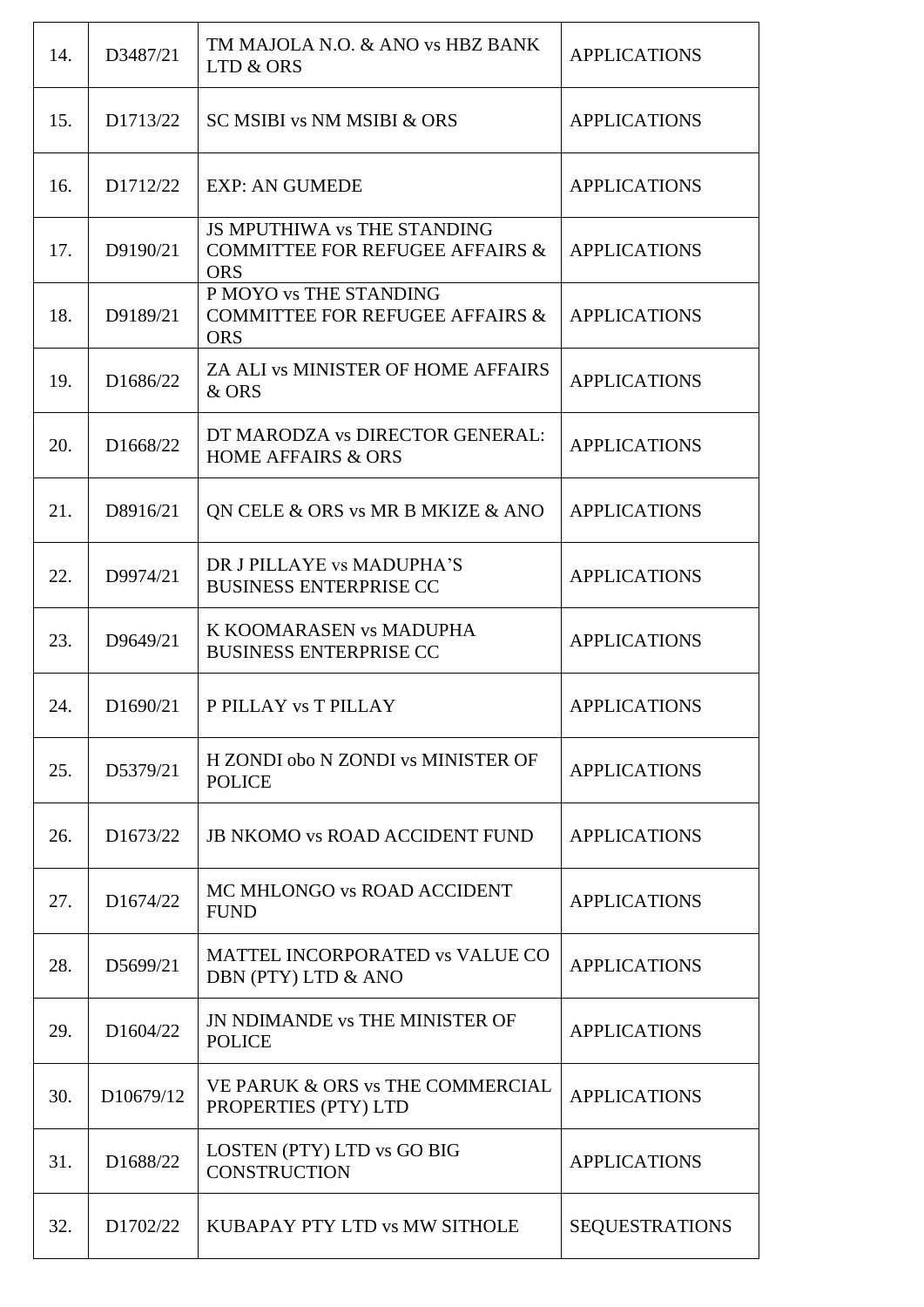| 33. | D <sub>2009</sub> /22 | LN LAAS vs KB LAAS                                         | <b>DIVORCES</b>       |
|-----|-----------------------|------------------------------------------------------------|-----------------------|
| 34. | D885/22               | <b>RM FNNER vs FH FENNER</b>                               | <b>DIVORCES</b>       |
| 35. | D542/22               | RP OMONY vs MG OMONY                                       | <b>DIVORCES</b>       |
| 36. | D <sub>2848</sub> /22 | <b>RR MACE vs LC MACE</b>                                  | <b>DIVORCES</b>       |
| 37. | 3770/20               | D MOODLEY vs K MOODLEY<br>$(1$ HOUR)                       | <b>OPPOSED MOTION</b> |
| 38. | 8272/20               | K MOODLEY vs B.S CUNNINGHAM &<br><b>ORS</b><br>$(2$ HOURS) | <b>OPPOSED MOTION</b> |

 $/ \mathrm{rr}$ 

• Please use Durban High Court entrance by Durban Central